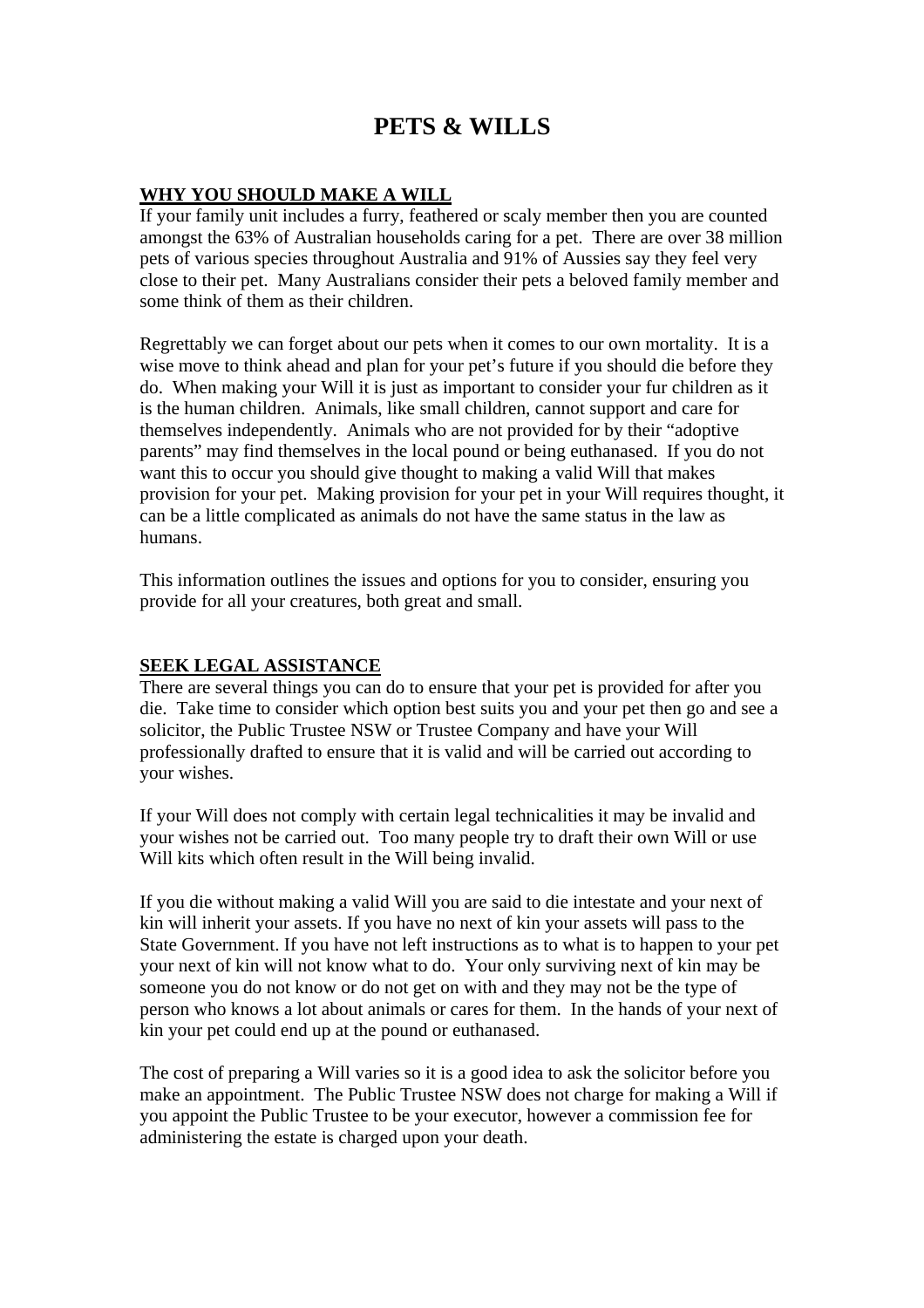## **HOW TO PROVIDE FOR YOUR PET**

These are the options:

- A trust for the care and maintenance of your pet
- A legacy programme with an animal charity
- A legacy to a friend or family member with a non-binding request they look after your pet
- Euthanasia.

## **Testamentary Trust**

Before you consider a trust there are a few important points to note.

Under Australian law domestic pets are considered to be property. The law provides that animals are the property of or owned by the person who purchases them from the pet shop, the breeder or the pound. Pets are therefore treated like any other property and can be given as a gift to a person or oganization. However the fact they are property and do not have "personhood" with legal standing presents difficulties in making them the beneficiary of a trust.

For a non-charitable trust to be valid there must be someone who can enforce the obligations of the trust. A non-charitable trust is one that is created to benefit a particular person or persons rather than a defined charitable purpose with a public character such as a trust for the relief of poverty. An animal does not have the legal standing let alone the ability to make an application to the court if the trustee of the trust fails to fulfil the duties and obligations imposed by the trust. Therefore as an animal cannot enforce the trustee to carry out the terms of the trust it is ineffective and the property in the trust will pass to those people entitled to the rest of the estate or to those entitled on intestacy if the trust property constitutes the residue of the estate.

However the law has allowed some leniency in relation to trusts for animals. Over the last 200 years a number of such trusts have been recognized by the courts to be valid. The courts have held that if the trustees of such a trust are willing to carry out their obligations they are free to do so and the courts will recognize the trust. It has been said that a trust for the care and maintenance of an animal is no more than a nonbinding direction, a request, made to the executor of the Will.

Some legal practitioners warn clients against such trusts on the basis that they are unsafe to rely on. However if other options are not acceptable and you want to use the mechanism of a trust there are a few rules to follow and basic measures to consider:

Duration of Trust:

- The term of the trust must not breach what is referred to as the rule against perpetuities. In NSW this means that a non-charitable trust should be terminated within 80 years of the date of your death.
- While most mammals, amphibians, insects and fish live for less than 80 years there are some birds and reptiles that live for over 100 years and therefore a trust for 80 years may not meet their lifelong needs.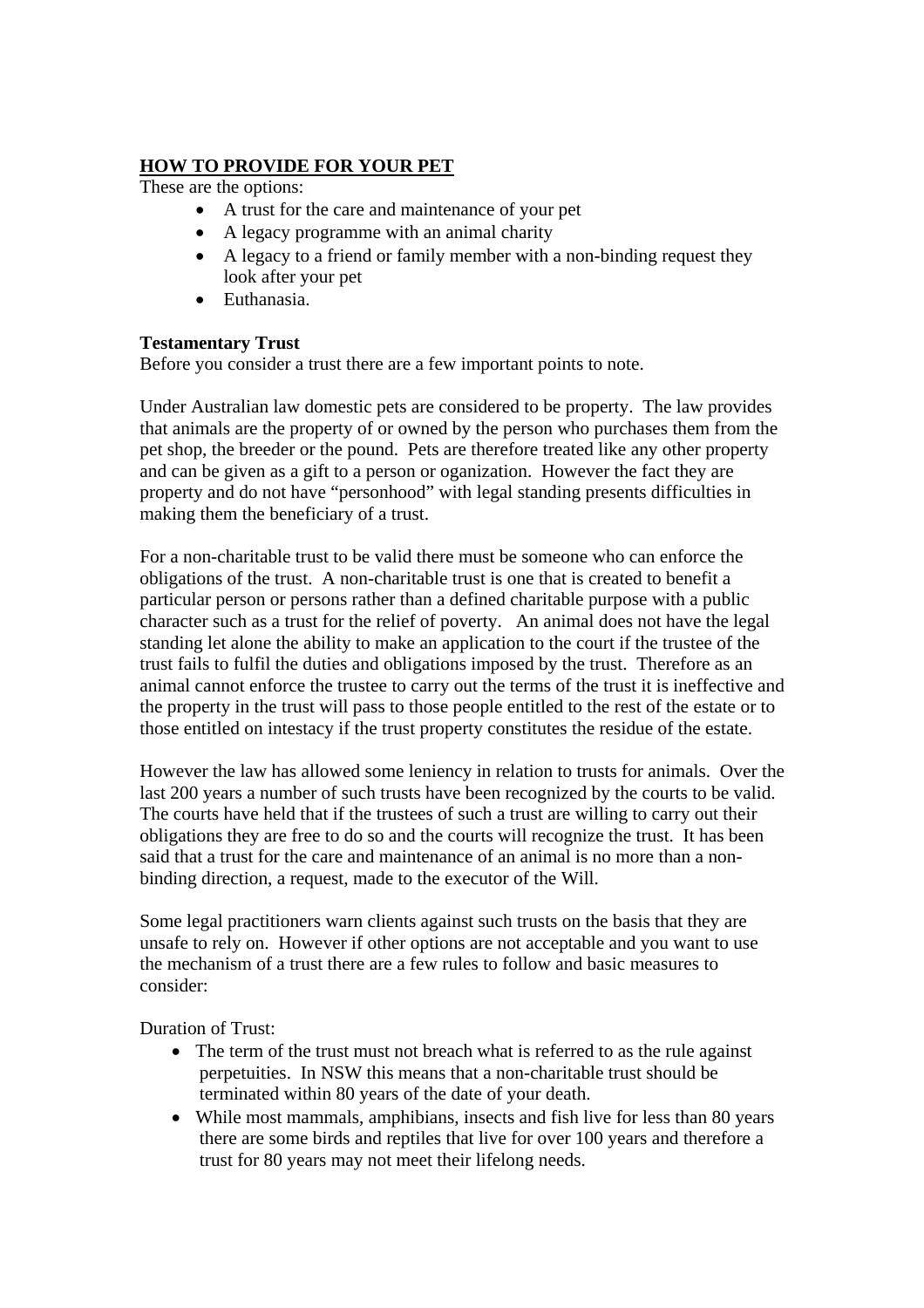Choice of Trustee:

- Even though the law allows a trust for the maintenance, care and support of a pet, the trustees cannot be compelled to carry out its terms, they must do so willingly. Therefore you should discuss the trust with the person you wish to appoint as executor and trustee of your Will and make sure they are prepared to carry out their obligations. If they are not willing to do so then you should seek someone who will. This is where the appointment of a professional trustee such as the Public Trustee or other Trustee Company may be appropriate. These organizations have experience in dealing with these types of trusts and are willing to ensure the terms of such trusts are carried out, provided the terms of the trust are reasonable and practicable.
- If you appoint a person as trustee then may be think about also appointing a substitute. If you fail to nominate a substitute then your trust may fall into the hands of someone who has no interest in upholding its terms. If you do appoint an individual as trustee it is usual to make provision for a substitute to be appointed.

Appoint A Carer/Guardian:

- You must also appoint a person or organization to provide care and maintenance for your pet. Again it is important to make provision for a substitute carer if the person you nominate dies before you or dies during the lifetime of your pet. The trustee will manage the trust assets and pay over the income and or capital of the trust to the carer who provides the day to day care needs of your pet. Alternatively the trustee can make some of the payments direct from the trust to the vet, the pet shop, the groomer etc if the carer is not responsible with money.
- Before making your Will it would be wise to obtain the consent of the person or persons you wish to appoint as carer. They should be willing to take on the responsibilities and be animal lovers, people who will care for your pets in the same manner as you do.

Provide Information About Your Pet:

It is a good idea to leave written details about your pet and veterinary documents with your Will so that your trustee has all the necessary information about your pet's behaviour, health and needs.

Costs:

- Ensure there are sufficient assets or funds left to the trust to last your pet's lifetime. Remember care costs will include food or special dietary needs, veterinary expenses including special veterinary care if your pet develops an illness or age-related disorder, grooming, toys, outings/travel or any other items you would provide for your pet.
- If you are unsure of how much would be required to set aside for the trust talk to your vet or one of the animal charities who have experience in caring for animals. Sadly there are cases where people have not made available sufficient funds for their trusts and unless the carer is prepared to financially provide for the pet trustee is left with the problem of trying to find someone else who will do so and without the financial support of the trust.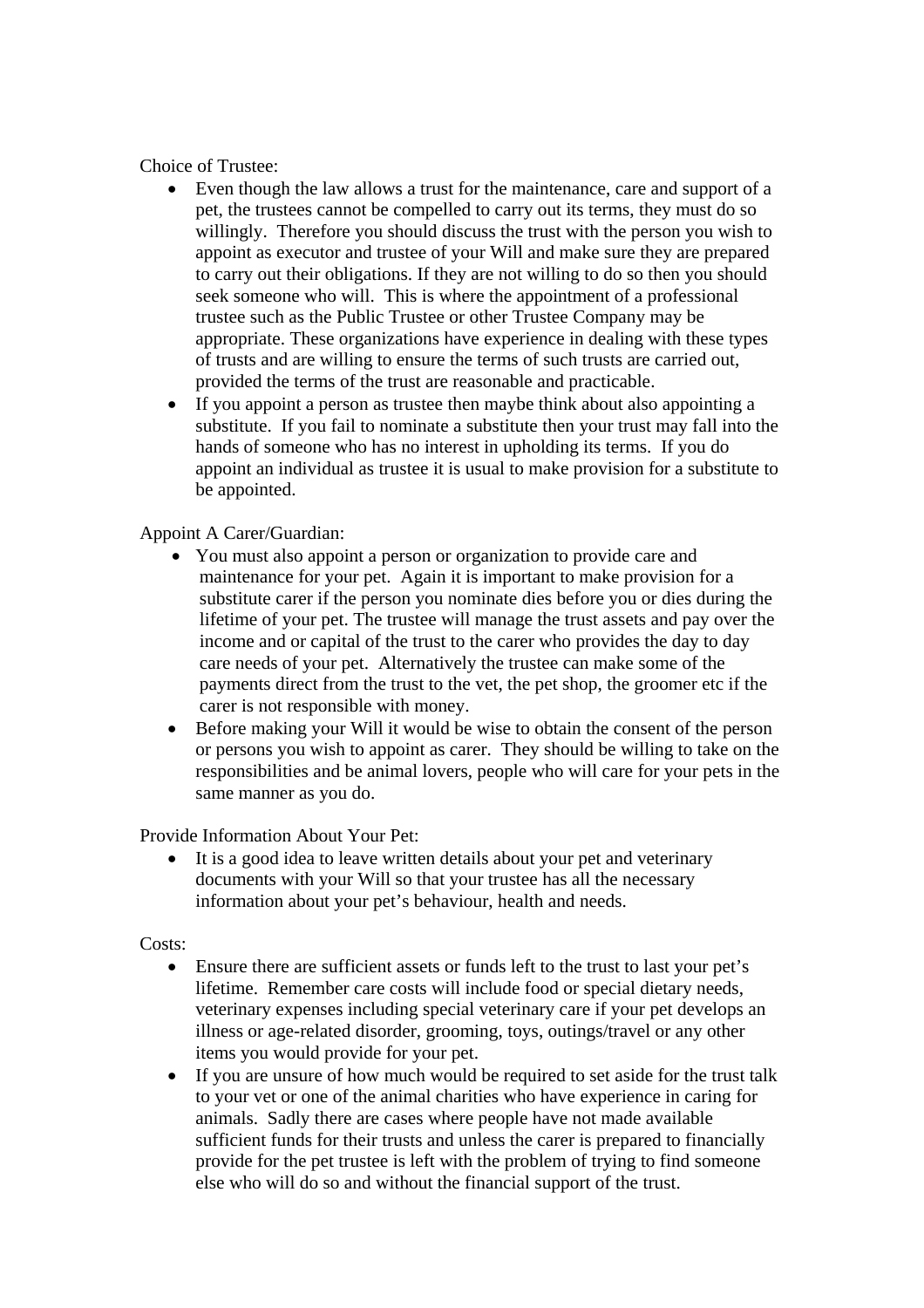Provision for Carer and Pet:

- Some people have been known to establish testamentary trusts that provide the carer of the pet with an interest in their home for the life of the pet as well as a fund for the pet's care and maintenance. Again you will need to find someone who wants to transfer from their residence to yours and is willing to re-home themselves after the life of the pet. Such a trust must contain water-tight provisions covering such matters as:
	- a. occupation of the premises;
	- b. whether or not it is to be sold and another purchased in its stead;
	- c. who will pay for the rates, outgoings and maintenance of the property; the care of your pet; and
	- d. provision that the carer take the pet to the vet for regular check-ups, yearly vaccinations, grooming etc and for the vet to provide a report to the trustee so they can be certain the pet is being cared for according to your wishes.

#### **Legacy Programmes**

Both the NSW Animal Welfare League and the RSPCA operate legacy programmes. These legacy programmes provide for the re-homing of the pet or home the pet in a facility run by the charity especially for pets of those people who have passed away or are unable to care for their pet due to age or illness.

Both charities maintain they will take care of your pets in their special facilities where your pets are treated just as you would treat them. The facilities usually provide for all needs such as special diets, exercise, play, company and veterinary care.

This option is very popular, particularly for people who do not know anyone prepared to look after their pet when they die.

It is recommended that you phone the charities and make an appointment to visit the facilities to ensure your pet would be happy with the arrangements.

If you would like the charity to re-home your pet consider if your pet would be a suitable candidate. Older animals are less likely to be re-homed. While most animals would recover from the grief of your loss and enjoy the company of another person there are a few who might not make the adjustment.

Both charities urge people to give as large a legacy as possible to allow them to properly care for pets. It is a good idea to instruct your solicitor to link the legacy to the Consumer Price Index.

There may be other charities/rescue groups that provide similar programmes or arrange for foster care or re-homing. It is worthwhile ringing your favourite animal charity/rescue group and sounding them out on this.

#### **Giving a Legacy to Friend or Family to Care for your Pet**

If you have a trusted friend or family member who will care for your pet in a way you approve this option may work very well. A simple clause leaving your pet and a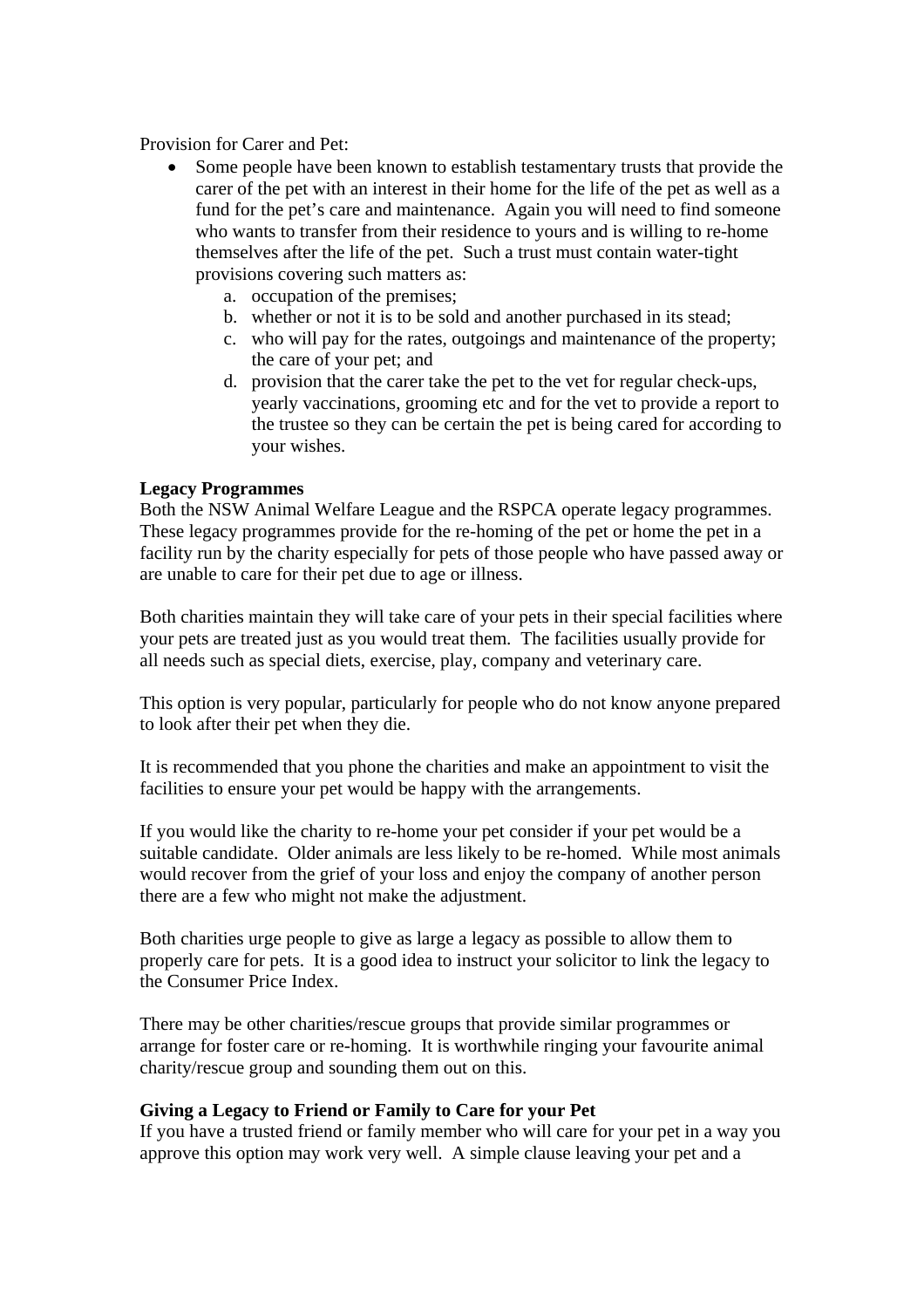sufficient legacy to the carer you nominate, while not binding, will enable the carer to use the legacy for your pet's care and support.

It is essential that you discuss such a proposed gift with the carer of your choice to ascertain if they are willing to accept the responsibility. Also discuss with them the updating of their own Will to provide for your pet if the carer dies before your pet.

This is not such a popular option as many people do not have a trusted and reliable friend or family member who will care for the pet in the style to which they are accustomed. There have been reports of people being left a legacy to care for a pet and using the money for themselves after having the pet euthanased.

Adopting this option requires great trust on your part. Please reflect on this: can you trust a friend or family member to carry out your wishes?

#### **Euthanasia**

This is also a popular option here in Australia. In the United States there have been a number of court cases about the inclusion of a euthanasia clause in Wills and the courts have held such clauses to be invalid on the basis of cruelty to the animal and being against public policy. Such clauses do not appear to have been tested in the NSW Supreme Court.

Some people prefer their pet be euthanased on their death as they do not wish the animal to suffer grief of separation, re-homing with someone who may not love and care for the pet as they have done, or possibly end up in an animal shelter.

Euthanasia is controversial and it is recommended you canvass this with your chosen executor. It is the executor who will have to arrange for your pet to be euthanased and there are people, even though not animal enthusiasts, who would not want to carry out such a direction.

#### **OTHER IMPORTANT INFORMATION**

You should ask yourself: what would happen if I died suddenly or met with an accident and was absent from home for any length of time? Would anyone know that I have a pet in need of food, water and shelter?

It is important to let people know you have a pet and what you want to occur should anything happen to you. Even if you do not wish to tell people the contents of your Will it would be wise to inform your neighbours, work colleagues, friends or family what is to be done for your pet in case of an emergency.

The legal process of administering an estate may take several months and your pet cannot wait all this time until being handed over to the appointed carer.

If you have not made a Will or you need to review your Will to include provision for your pet then make an appointment to see your solicitor, the Public Trustee or Trustee Company as soon as possible.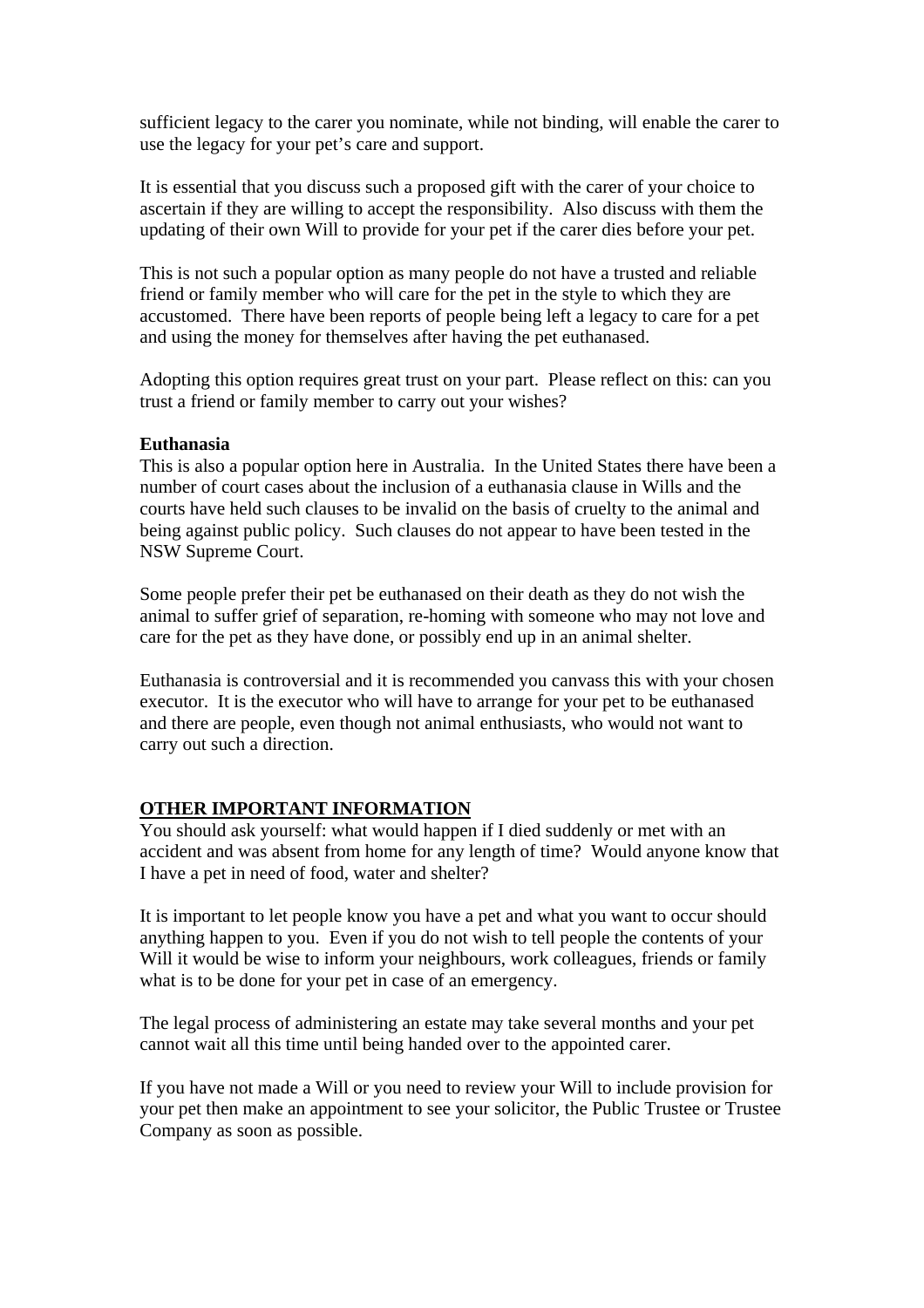If you are considering a power of attorney or enduring guardianship this is also a good time to think about what would happen to your pet is you suffer loss of capacity. Many of the points raised above are also relevant. Do you have a trustworthy family member or friend who will care of your pet without any financial provision if you lose capacity and your assets are used to pay for an accommodation bond into a nursing home?

It is a good idea to discuss the care and maintenance of your pets with your nominated attorney and guardian. The pet legacy programmes run by the Animal Welfare League and RSPCA will also accommodate the pets of people who are elderly, ill and no longer capable of looking after their pets. Other animal rescue groups and animal charities may offer to re-home your pet.

# **Glossary**

Will: A Will is a legal document in which a person appoints an executor and trustee and expresses their wish as to what will happen to their property when they die. A Will only comes into effect upon the death of the person who made it. Anyone over the age of 18 with testamentary capacity can make a Will. Testamentary capacity is the ability to understand the following:

- 1. the nature and effect of a Will;
- 2. the nature and extent of one's assets;
- 3. the people who might have a claim on one's assets; and
- 4. in relation to point 3 that there is no disorder of mind that would influence a person to omit such people from one's Will.

Testator: This is the person who makes the Will.

Executor: An executor is the person appointed by the testator to carry out the terms of the Will. The duties of an executor include: obtaining a grant of probate; collecting in the estate assets; paying debts; and distributing the assets to the beneficiaries named in the Will.

Trustee: It is usual for a testator to appoint both an executor and trustee in their Will. Often the executor and trustee is the same person, although a testator may

This information is intended to provide general information only. While every care has been taken in the production of this brochure, no legal responsibility or liability is accepted, warranted or implied by the authors, editors, publishers, sponsors, NSW Young Lawyers or the Animal Law Committee of NSW Young Lawyers in respect of any errors, omissions or mis-statements. This work is copyright. Apart from any use permitted under the Copyright Act 1968, no part may be reproduced by any process, nor may any other exclusive right be exercised, without the permission of NSW Young Lawyers, a division of the Law Society of New South Wales, 170 Phillip Street, Sydney, New South Wales, Australia.